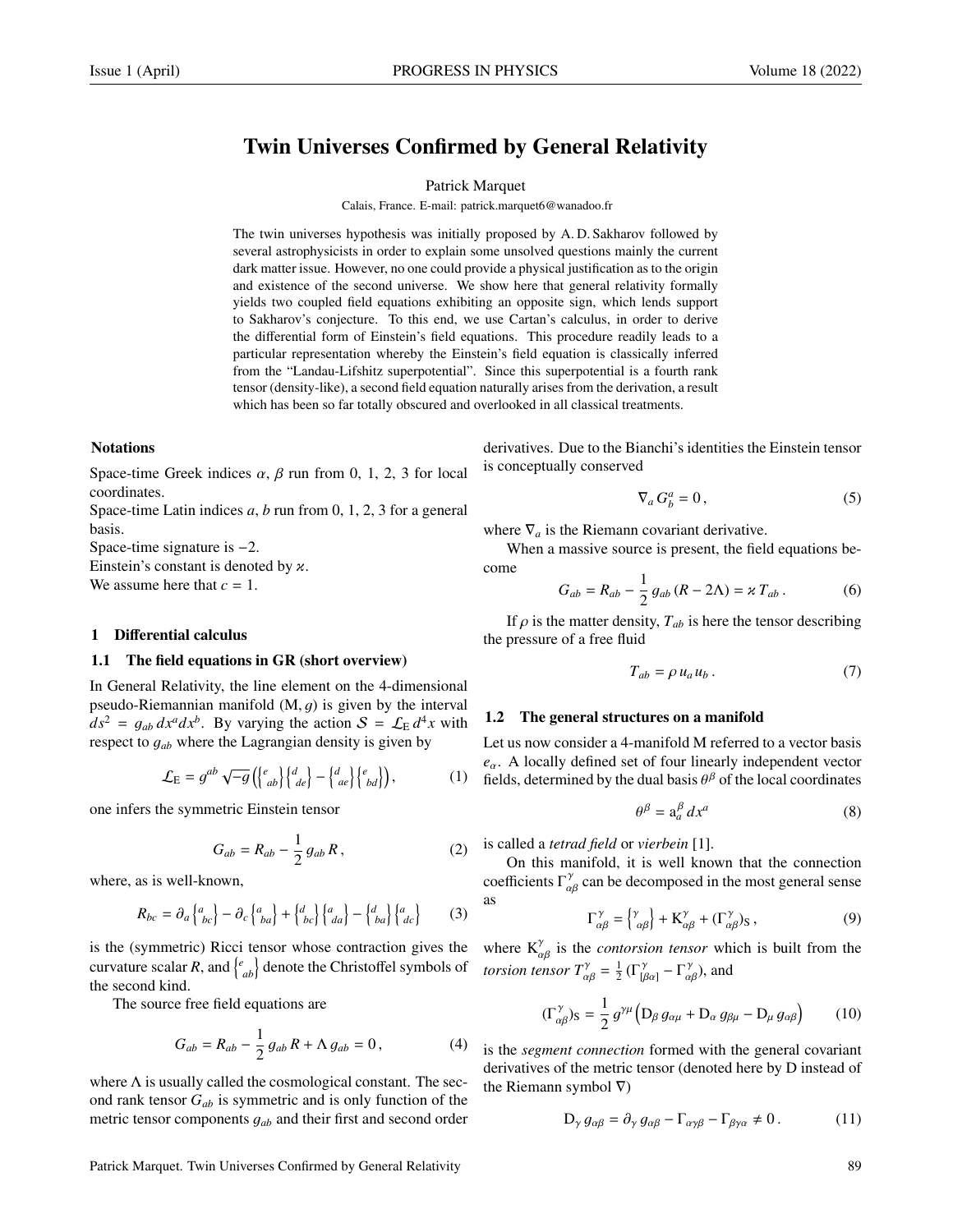The connection  $(\Gamma^{\gamma}_{\alpha\beta})_S$  characterizes a particular property<br>be manifold related to a second type of structure, called of the manifold related to a second type of structure, called the *segment curvature*. This additional curvature results from the variation of the parallel transported vector around a small closed path.

In a dual basis  $\theta^{\alpha}$ , the following 2-forms can be associated<br>a any parallel transported vector along the closed path: with any parallel transported vector along the closed path:

— a rotation curvature form

$$
\Omega^{\alpha}_{\beta} = \frac{1}{2} R^{\alpha}_{\beta\gamma\delta} \theta^{\gamma} \wedge \theta^{\delta}, \qquad (12)
$$

— a torsion form

$$
\Omega^{\alpha} = \frac{1}{2} T^{\alpha}_{\gamma\delta} \theta^{\gamma} \wedge \theta^{\delta}, \qquad (13)
$$

— a segment curvature form

$$
\Omega = -\frac{1}{2} R^{\alpha}_{\alpha\gamma\delta} \theta^{\gamma} \wedge \theta^{\delta}.
$$
 (14)

These are the maximum admissible mathematical structures defining a general manifold.

#### 1.3 The Cartan structure equations

We now introduce the *Cartan procedure*. This is a powerful coordinate calculus extensively used in the foregoing.

Let us first define the connection forms

$$
\Gamma_{\beta}^{\alpha} = \begin{Bmatrix} \alpha \\ \gamma \beta \end{Bmatrix} \theta^{\gamma}.
$$
 (15)

The *first Cartan structure equation* is related to the torsion by [2, p. 40]

$$
\Omega^{\alpha} = \frac{1}{2} T^{\alpha}_{\gamma\delta} \theta^{\gamma} \wedge \theta^{\delta} = d\theta^{\alpha} + \Gamma^{\alpha}_{\gamma} \wedge \theta^{\gamma}.
$$
 (16)

and the *second Cartan structure equation* is [2, p. 42]

$$
\Omega^{\alpha}_{\beta} = \frac{1}{2} R^{\alpha}_{\beta \gamma \delta} \theta^{\gamma} \wedge \theta^{\delta} = d\Gamma^{\alpha}_{\beta} + \Gamma^{\alpha}_{\gamma} \wedge \Gamma^{\beta}_{\gamma}.
$$
 (17)

and  $R^{\alpha}_{\beta\gamma\delta}$  are here the components of the curvature tensor in the most general sense the most general sense.

Within the Riemannian framework alone (torsion free),  $R^{\alpha}_{\beta\gamma\delta}$  reduces to the Riemann curvature tensor components<br>and the first structure equation (16) becomes and the first structure equation (16) becomes

$$
d\theta^{\alpha} = -\Gamma^{\alpha}_{\gamma} \wedge \theta^{\gamma}.
$$
 (18)

We shall now define the absolute exterior differential D of a tensor valued *<sup>p</sup>*-form of type (*r*, *<sup>s</sup>*)

$$
(\mathbf{D}\phi)^{i_1...i_r}_{j_1...j_s} = d\phi^{i_1...i_r}_{j_1...j_s} + \Gamma^{i_1}_{k} \wedge \phi^{k i_1...i_r}_{j_1...j_s} + \ldots - \Gamma^{k}_{j_1} \wedge \phi^{k i_1...i_r}_{k j_2...j_s} - \ldots
$$

As a simple example, the Bianchi identities can be simply written with the exterior differential as

$$
D\Omega^{\alpha} = \Omega^{\alpha}_{\beta} \wedge \theta^{\beta}
$$
 (1st Bianchi identity),  

$$
D\Omega^{\alpha}_{\beta} = 0
$$
 (2nd Bianchi identity).

#### 2 The differential Einstein equations

## 2.1 The Einstein action

We first recall the definition of the Hodge star operator for an oriented *<sup>n</sup>*-dimensional pseudo-Riemannian manifold (M, g), wherein the volume element is determined by  $q$ 

$$
\eta = \sqrt{-g} \, \theta^0 \wedge \theta^1 \wedge \theta^2 \wedge \theta^3.
$$

Let  $\Lambda_k(E)$  be the subspace of completely antisymmetric multilinear forms on the real vector space E. The *Hodge star operator* \* is a linear isomorphism  $\Lambda_k(M) \to \Lambda_{n-k}(M)$ , where  $k \le n$ . If  $\{\theta^0, \theta^1, \theta^2, \theta^3\}$  is an oriented basis of 1-forms, this operator is defined by

$$
(\theta^{i_1} \wedge \theta^{i_2} \wedge \dots \theta^{i_k}) =
$$
  
= 
$$
\frac{\sqrt{-g}}{(n-k)!} \varepsilon_{j_1...j_n} g^{j_1 i_1} \dots g^{j_k i_k} \theta^{j_{k+1}} \wedge \dots \wedge \theta^{j_n}.
$$

With this preparation, the Einstein action simply reads

$$
{}^*R = R\eta. \tag{19}
$$

To show this, we express this action in terms of tetrads. With  $\eta^{\mu\nu}$  = \*( $\theta^{\mu} \wedge \theta^{\nu}$ ) and taking into account (17) we have

$$
\eta_{\beta\gamma} \wedge \Omega^{\beta\gamma} = \frac{1}{2} \eta_{\beta\gamma} R^{\beta\gamma}_{\ \mu\nu} \theta^{\mu} \wedge \theta^{\nu},
$$
  

$$
^*(\theta^{\mu} \wedge \theta^{\nu}) = \frac{1}{2} \eta_{\beta\gamma\sigma\rho} g^{\beta\gamma} \theta^{\sigma} \wedge \theta^{\rho},
$$

i.e., we have

∗

$$
\eta_{\beta\gamma} = \frac{1}{2} \eta_{\beta\gamma\sigma\rho} \theta^{\sigma} \wedge \theta^{\rho}.
$$
 (20)

Thus, we have

$$
\eta_{\beta\gamma} \wedge \theta^{\mu} \wedge \theta^{\nu} = \frac{1}{2} \eta_{\beta\gamma\sigma\rho} \theta^{\sigma} \wedge \theta^{\rho} \wedge \theta^{\mu} \wedge \theta^{\nu} = (\delta^{\mu}_{\beta} \delta^{\nu}_{\gamma} - \delta^{\mu}_{\gamma} \delta^{\nu}_{\beta}) \eta ,
$$

$$
\eta_{\beta\gamma} \wedge \Omega^{\beta\gamma} = \frac{1}{2} (\delta^{\mu}_{\beta} \delta^{\nu}_{\gamma} - \delta^{\mu}_{\gamma} \delta^{\nu}_{\beta}) R^{\beta\gamma}_{\mu\nu} \eta = R \eta = {}^{*}R.
$$

Taking also into account (20), we compute the absolute exterior differential  $D\eta_{\beta\gamma} = \frac{1}{2} D(\eta_{\beta\gamma\sigma\rho} \theta^{\sigma} \wedge \theta^{\rho})$ . In an ortho-<br>normal frame  $n_{\beta}$  is constant and  $Dn_{\beta} = 0$ . This maninormal frame  $\eta_{\beta\gamma\sigma\rho}$  is constant and D  $\eta_{\beta\gamma\sigma\rho} = 0$ . This manifests the fact that in the *Riemannian framework* (metric connection), orthonormality is preserved under parallel transfer. Therefore,  $D\eta_{\beta\gamma} = \eta_{\beta\gamma\sigma\rho} D\theta^{\sigma} \wedge \theta^{\rho}$ .<br>Now keeping in mind that the l

Now, keeping in mind that the basis  $\theta^{\sigma}$  is a tensor 1-form<br>be type (1.0), the first structure equation reads of the type (1,0), the first structure equation reads

$$
\mathrm{D}\theta^{\sigma}=\Omega^{\sigma},
$$

$$
D\eta_{\beta\gamma}=\eta_{\beta\gamma\sigma\rho}\,\Omega^{\sigma}\wedge\theta^{\rho}=\Omega^{\sigma}\wedge\eta_{\beta\gamma\sigma}\,.
$$

The latter equation is zero for the Riemannian connection  $D \eta_{\beta\gamma} = 0$ . In the same way, we can show that

$$
\mathcal{D}\eta^{\beta\gamma}_{\alpha} = d\eta^{\beta\gamma}_{\alpha} + \Gamma^{\beta}_{\delta} \wedge \eta^{\delta\gamma}_{\alpha} + \Gamma^{\alpha}_{\delta} \wedge \eta^{\beta\delta}_{\alpha} - \Gamma^{\delta}_{\alpha} \wedge \eta^{\beta\gamma}_{\delta} = 0 \quad (21)
$$

with  $\eta^{\beta\gamma}_{\alpha} = {}^* (\theta^{\beta} \wedge \theta^{\gamma} \wedge \theta_{\alpha})$  (all indices are raised or lowered<br>with  $a_{\alpha}$  from  $a = a_{\alpha} \theta^{\alpha} \otimes \theta^{\beta}$ ) with  $g_{\alpha\beta}$  from  $g = g_{\alpha\beta} \theta^{\alpha} \otimes \theta^{\beta}$ ).

90 Patrick Marquet. Twin Universes Confirmed by General Relativity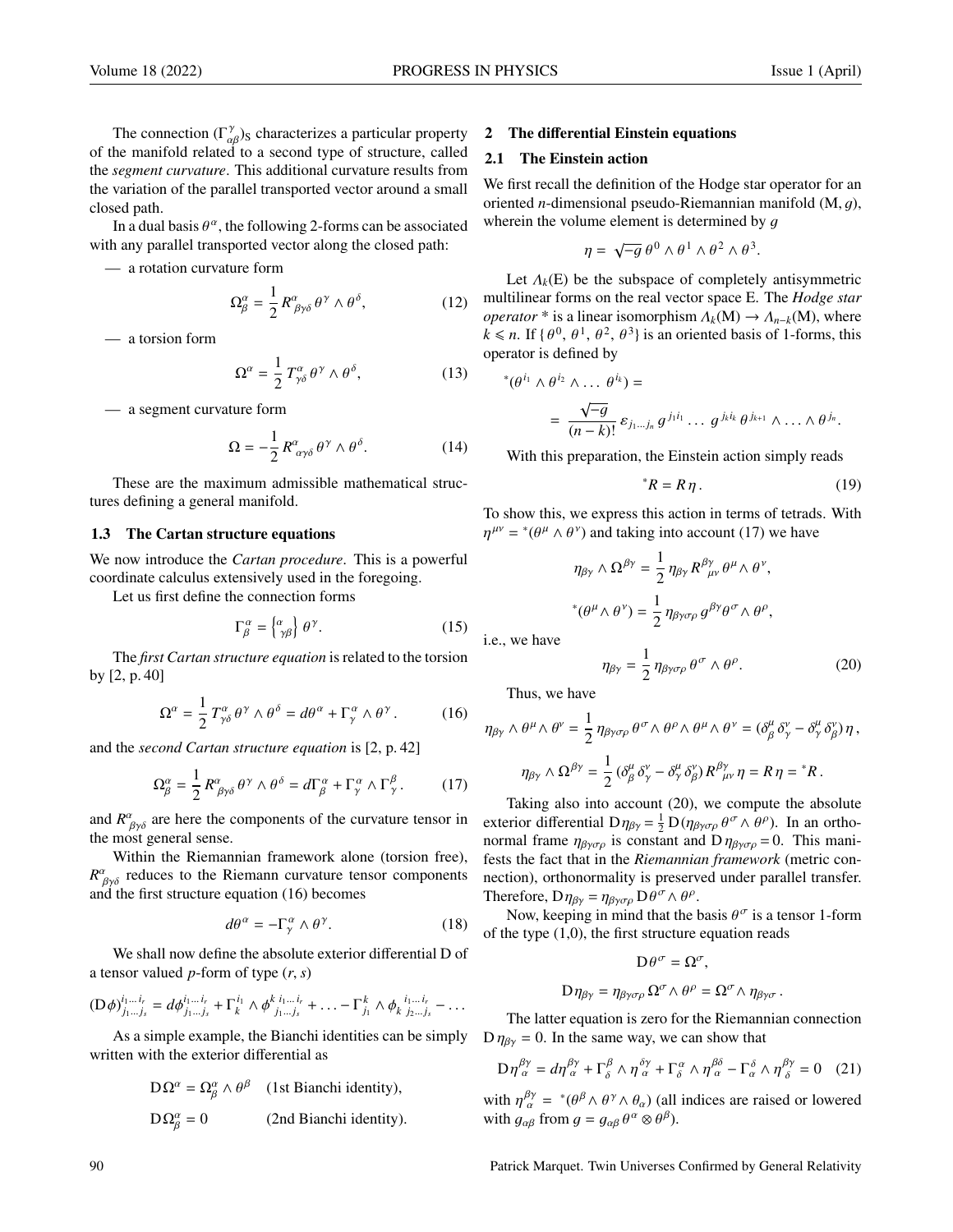#### 2.2 The Einstein field equations

From (20), we infer that

$$
\eta_{\beta\gamma\delta} = \eta_{\beta\gamma\delta\lambda} \theta^{\lambda}.
$$
 (22)

Under the variation  $\delta\theta^{\beta}$  of the orthonormal tetrad fields  $\theta^{\beta}$ , we have

$$
\delta(\eta_{\beta\gamma}\wedge\Omega^{\beta\gamma})=\delta\eta_{\beta\gamma}\wedge\Omega^{\beta\gamma}+\eta_{\beta\gamma\delta}\wedge\delta\Omega^{\beta\gamma\delta}.
$$

Now, using (20) and (22) yields

$$
\delta \eta_{\beta \gamma} = \frac{1}{2} \, \delta \, (\eta_{\beta \gamma \delta \lambda} \, \theta^\delta \wedge \theta^\lambda) = \delta \theta^\delta \wedge \eta_{\beta \gamma \delta} \, .
$$

Hence, applying the varied second structure equation

$$
\delta\Omega^{\beta\gamma} = d\,\delta\Gamma^{\beta\gamma} + \delta\Gamma^{\beta}_{\eta} \wedge \Gamma^{\eta\gamma} + \Gamma^{\beta}_{\eta} \wedge \delta\Gamma^{\eta\gamma},
$$

we obtain

$$
\delta(\eta_{\beta\gamma}\wedge\Omega^{\beta\gamma}) = \delta\theta^{\delta}\wedge(\eta_{\beta\gamma\delta}\wedge\Omega^{\beta\gamma}) + d(\eta_{\beta\gamma}\wedge\delta\Gamma^{\beta\gamma}) --d\eta_{\beta\gamma}\wedge\delta\Gamma^{\beta\gamma} + \eta_{\beta\gamma}\wedge(\delta\Gamma^{\beta}_{\eta}\wedge\Gamma^{\eta\gamma} + \Gamma^{\beta}_{\eta}\wedge\delta\Gamma^{\eta\gamma}),
$$
\n(23)

and from the second line we extract  $d\eta_{\beta\gamma} + \eta_{\beta\gamma} \wedge (\Gamma_\gamma^\eta + \Gamma_{\beta\eta})$ , which is just  $D\eta_{\beta\gamma}$ .

However, we know that  $D\eta_{\beta\gamma} = 0$ , and finally, the varied Einstein action is

$$
\delta(\eta_{\beta\gamma}\wedge\Omega^{\beta\gamma}) = \delta\theta^{\beta}\wedge(\eta_{\beta\gamma\delta}\wedge\Omega^{\gamma\delta}) + d(\eta_{\beta\gamma}\wedge\delta\Gamma^{\beta\gamma}) +
$$
  
+ (exact differential). (24)

The global Lagrangian density  $\mathcal L$  in the presence of matter is written as

$$
\mathcal{L} = -\frac{1}{2\kappa} {}^*R + \mathcal{L}_{\text{matter}}.
$$

Setting up  ${}^*T_\beta$  as the energy-momentum 3-form for *bare matter* we have the Lagrangian density for the varied matter

$$
\delta \mathcal{L}_{\text{matter}} = -\delta \theta^{\beta} \wedge {}^*T_{\beta}
$$

and taking into account (24), the global variation is

$$
\delta \mathcal{L} = -\delta \theta^{\beta} \wedge \left(\frac{1}{2\kappa} \eta_{\beta\gamma\delta} \wedge \Omega^{\gamma\delta} + {}^{*}T_{\beta}\right) + \text{(exact differential)}.
$$

We eventually arrive at the field equations in the differential form

$$
-\frac{1}{2}\eta_{\beta\gamma\delta} \wedge \Omega^{\gamma\delta} = \varkappa^* T_\beta, \qquad (25)
$$

where  $T_\alpha$  is related to the energy-momentum tensor  $T_{\alpha\beta}$  by  $T_{\alpha} = T_{\alpha\beta} \theta^{\beta}$ .<br>In the sai

In the same manner, we can obtain  $G_{\alpha} = G_{\alpha\beta} \theta^{\beta}$  for the stein tensor  $G_{\alpha}$  (see Appendix A) Einstein tensor *<sup>G</sup>*αβ (see Appendix A).

Patrick Marquet. Twin Universes Confirmed by General Relativity 91

#### 2.3 The energy-momentum tensor

It is well known however, that  $G_{\alpha\beta}$  is intrinsically conserved while the massive tensor  $T_{\alpha\beta}$  is not. This is because the gravitational field is not included in  $T_{\alpha\beta}$ . To restore conservation for the energy-momentum tensor, we start by reformulating (25) in the form

$$
-\frac{1}{2}\,\Omega_{\beta\gamma}\wedge\eta^{\beta\gamma}_{\ \alpha}=\varkappa\,^*T_\alpha\,.
$$
 (25bis)

Then, we use the second structure equation under the following form

$$
\Omega_{\beta\gamma} = d\Gamma_{\beta\gamma} - \Gamma_{\mu\beta} \wedge \Gamma_{\gamma}^{\mu} \tag{26}
$$

so that we obtain

$$
d\Gamma_{\beta\gamma} \wedge \eta^{\beta\gamma}_{\ \alpha} = d(\Gamma_{\beta\gamma} \wedge \eta^{\beta\gamma}_{\ \alpha}) + \Gamma_{\beta\gamma} \wedge \eta^{\beta\gamma}_{\ \alpha}. \tag{27}
$$

Then, using  $(21)$  in  $(26)$ , we infer

$$
d\Gamma_{\beta\gamma} \wedge \eta^{\beta\gamma}_{\ \alpha} = d\left(\Gamma_{\beta\gamma} \wedge \eta^{\beta\gamma}_{\ \alpha}\right) + + \Gamma_{\beta\gamma} \wedge \left(-\Gamma_{\delta}^{\beta} \wedge \eta^{\delta\gamma}_{\ \alpha} - \Gamma_{\delta}^{\gamma} \wedge \eta^{\beta\delta}_{\ \alpha} + \Gamma_{\alpha}^{\delta} \wedge \eta^{\beta\gamma}_{\ \delta}\right).
$$
(28)

Adding the second contribution of (26) to (28), we obtain the Einstein field equations in a new form, which is

$$
-\frac{1}{2}d(\Gamma_{\beta\gamma}\wedge\eta^{\beta\gamma})=\varkappa\left({}^*T_{\alpha}+{}^*t_{\alpha}\right),\qquad\qquad(29)
$$

where we denote

$$
^*t_{\alpha} = -\frac{1}{2\varkappa} \Gamma_{\beta\gamma} \wedge (\Gamma_{\delta\alpha} \wedge \eta^{\beta\gamma\delta} - \Gamma_{\delta}^{\gamma} \wedge \eta^{\beta\delta}), \qquad (30)
$$

and the quantity  $^*t_\alpha$  is interpreted as the energy-momentum<br>(people toneor) of the gravitational field generated by this (pseudo-tensor) of the gravitational field generated by this distributed matter.

Equation (29) readily implies the conservation law

$$
d\left(\sqrt[*]{T_{\alpha}} + \sqrt[*]{t_{\alpha}}\right) = 0. \tag{31}
$$

Writing

$$
t_{\alpha} = t_{\alpha\beta} \,\theta^{\beta} \,, \tag{32}
$$

we see that *<sup>t</sup>*αβ describes the gravitational field, which can be expressed, for example, by the Einstein-Dirac pseudo-tensor [3, p. 61].

From (30) we verify that  $t_{\alpha\beta}$  is not symmetric. To correct this problem, we shall not apply the Belinfante symmetrization procedure [4]. Instead, we will modify the field differential equations. We first revert to the field equations (25) in which we insert  $\eta^{\alpha\beta\gamma} = \eta^{\alpha\beta\gamma\delta} \theta_{\delta}$ . With (26) this yields

$$
-\frac{1}{2}\eta^{\alpha\beta\gamma\delta}\theta_{\delta}\wedge(d\Gamma_{\beta\gamma}-\Gamma_{\mu\beta}\wedge\Gamma_{\gamma}^{\mu})=\varkappa^{\ast}T^{\alpha}
$$
 (33)

leading to

$$
-\frac{1}{2}\,\eta^{\alpha\beta\gamma\delta}\,d(\Gamma_{\beta\gamma}\wedge\theta_\delta)=\varkappa\,(^*T^{\,\alpha}+^*t^{\,\alpha})\,,\qquad\qquad(34)
$$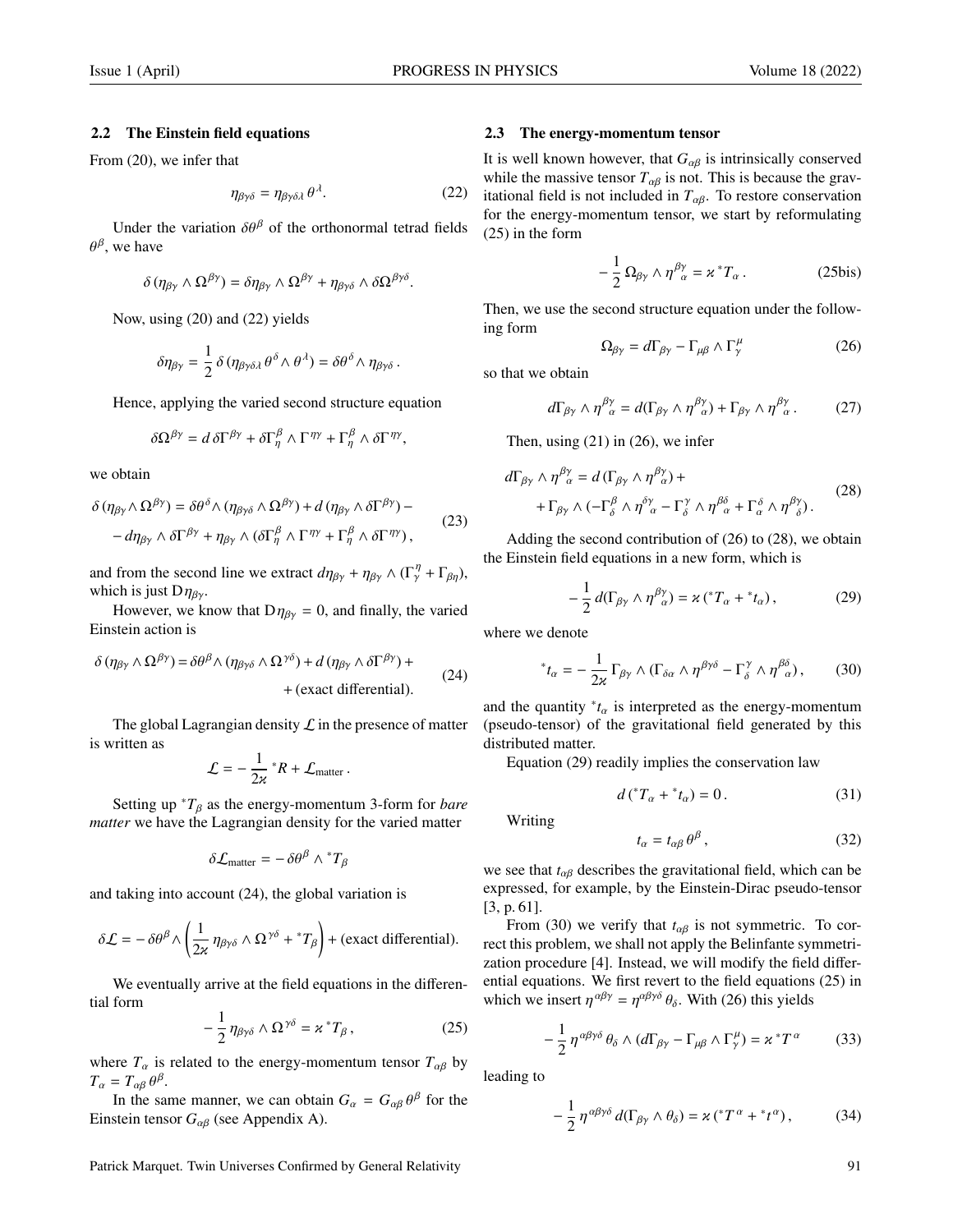where

$$
{}^*t^{\alpha} = -\frac{1}{2} \varkappa \eta^{\alpha\beta\gamma\delta} (\Gamma_{\mu\beta} \wedge \Gamma^{\mu}_{\gamma} \wedge \theta_{\delta} - \Gamma_{\beta\gamma} \wedge \Gamma_{\mu\delta} \wedge \theta^{\mu}). \tag{35}
$$

We see that  $\iota^*t^\alpha$  is unaffected by the exterior product terms in the bracket, therefore  $t_{\alpha\beta}$  is now symmetric. In that case, we idendify  $^*t^{\alpha}$  with the Landau-Lifshitz 3-form  $^*t^{\alpha}_{L-L}$ , which yields the corresponding pseudo-tensor  $t_{L-L}^{\alpha\beta}$ .

## 3 The 4th rank tensor equation

## 3.1 The first set of Einstein's field equations

Multiply (34) by  $\sqrt{-g}$ . Then, taking  $\eta_{\alpha\beta\gamma\delta} = -\frac{1}{2}$ <br>into account we find a new form for the field equal  $\sqrt{-g}\,\varepsilon_{\alpha\beta\gamma\delta}$ into account, we find a new form for the field equations

$$
-d\left(\sqrt{-g}\,\eta^{\alpha\beta\gamma\delta}\,\Gamma_{\beta\gamma}\wedge\theta_{\delta}\right)=2\varkappa\,\sqrt{-g}\left({^*T}^{\,\alpha}+{^*t}_{\rm L-L}^{\,\alpha}\right)\qquad(36)
$$

or

$$
d\left(\sqrt{-g}\,\Gamma^{\beta\gamma}\wedge\eta^{\alpha}_{\beta\gamma}\right)=2\sqrt{-g}\left({^*T^{\alpha}}+{^*t^{\alpha}_{\text{L-L}}}\right). \tag{37}
$$

From these equations follows immediately the differential conservation law

$$
d\left[\sqrt{-g}\left(\mathrm{d}^*T^{\alpha}+\mathrm{d}^*t_{\mathrm{L}-\mathrm{L}}^{\alpha}\right)\right]=0\,. \tag{38}
$$

A tedious calculation eventually shows that

$$
d\left(\sqrt{-g}\,\Gamma^{\beta\gamma}\wedge\eta^{\alpha}_{\ \beta\gamma}\right) = \frac{1}{\sqrt{-g}}\,H^{\alpha\beta\nu\gamma}_{\quad,\beta\gamma}\,\eta_{\nu}\,,\tag{39}
$$

where

$$
H^{\alpha\beta\nu\gamma} = -g \left( g^{\alpha\nu} g^{\beta\gamma} - g^{\beta\nu} g^{\gamma\alpha} \right) \tag{40}
$$

is the "Landau-Lifshitz superpotential" [5, eq. 101.2]. Therefore the field equations read here

$$
H^{\alpha\beta\nu\gamma}_{\quad,\beta\gamma} = 2\varkappa \left[ -g \left( T^{\alpha\nu} + t_{\text{L-L}}^{\alpha\nu} \right) \right]. \tag{41}
$$

Explicitly, we have

$$
H^{\alpha\beta\nu\gamma}_{\quad,\beta\gamma} = \partial_{\beta} \left\{ \partial_{\gamma} \left[ -g \left( g^{\alpha\nu} g^{\beta\gamma} - g^{\beta\nu} g^{\gamma\alpha} \right) \right] \right\}.
$$
 (42)

**REMARK:** It is essential to note that the quantities  $t_{L-L}^{\alpha\nu}$  do not represent a true tensor. Indeed, the gravitational field can be transformed away at any point and its energy is not localizable. This is why the left hand side of (41) and (42) exhibits ordinary derivatives instead of covariant ones.

The 4th rank tensor  $H^{\alpha p \gamma}$ ,  $\beta \gamma$  can be regarded as a special choice of  $R^{\alpha \gamma}$  — the Ricci tensor, where all first derivatives of the metric tensor cancel out at this given point.

The Landau-Lifshitz pseudo-tensor has the form

$$
(-g) t_{\mathsf{L}-\mathsf{L}}^{\alpha \nu} = \frac{1}{2\varkappa} \left\{ \, {}^{\#}g^{\alpha \nu}{}_{,\lambda} {}^{\#}g^{\lambda \mu}{}_{,\mu} - {}^{\#}g^{\alpha \lambda}{}_{,\lambda} {}^{\#}g^{\nu \mu}{}_{,\mu} + \\ + \frac{1}{2} \, g^{\alpha \nu} g_{\lambda \mu} {}^{\#}g^{\lambda \beta}{}_{,\rho} {}^{\#}g^{\rho \mu}{}_{,\theta} + g_{\mu \lambda} g^{\beta \rho} {}^{\#}g^{\alpha \lambda}{}_{,\theta} {}^{\#}g^{\nu \mu}{}_{,\rho} - \\ - \left( g^{\alpha \lambda} g_{\mu \theta} {}^{\#}g^{\nu \theta}{}_{,\rho} {}^{\#}g^{\mu \rho}{}_{,\lambda} + g^{\nu \lambda} g_{\mu \theta} {}^{\#}g^{\alpha \theta}{}_{,\rho} {}^{\#}g^{\mu \rho}{}_{,\lambda} \right) + \\ + \frac{1}{8} \left( 2 \, g^{\alpha \lambda} g^{\nu \mu} - g^{\alpha \nu} g^{\lambda \mu} \right) \left( 2 \, g_{\theta \rho} \, g_{\delta \tau} - g_{\rho \delta} \, g_{\theta \tau} \right) {}^{\#}g^{\theta \tau}{}_{,\lambda} {}^{\#}g^{\rho \delta}{}_{,\mu} \right\},
$$

where  $^{\#}g^{\alpha\nu} = \sqrt{-g} g^{\alpha\nu}$ .<br>When velocities are

When velocities are low and the gravitational field is weak (42) reduces to

$$
H^{0i0j}_{i,j} = \partial_i \left\{ \partial_j \left[ -g \left( g^{00} g^{ij} - g^{i0} g^{j0} \right) \right] \right\},\tag{44}
$$

where  $i, j, \ldots = 1, 2, 3$  are the spatial indices. We can write this equation in mixed indices by lowering one of the space indices

$$
H^{0\,0j}_{\ \ i\ ,\ ij} = \partial_i \,\partial_j \, (-g g^{00} \delta_i^j) \,. \tag{45}
$$

When  $i = j$ , the Newton law is retrieved through the weak potential  $g^{00} = 1 + 2\psi$  as (45) reduces to the Laplacian

$$
\partial_i \partial_i g^{00} = \Delta \psi \,, \tag{46}
$$

so that we obtain the well-known Poisson equation

$$
\Delta \psi = G \rho \,,
$$

where *G* is Newton's constant.

Therefore, at the Newtonian approximation, we can write the *generalized Poisson equation*, which has the form

$$
H^{0i0j}_{i,j} = 2\kappa \sqrt{-g} (T^{00} + t_{\text{L-L}}^{00}), \qquad (47)
$$

where the Newtonian pseudo-tensor  $t_{L-L}^{00}$  reads

$$
(-g) t_{L-L}^{00} = \frac{1}{2\kappa} \left\{ {}^{4}_{9} O^{0}_{k} {}^{4}_{k} g^{k n}_{n} - {}^{4}_{9} O^{0}_{k} {}^{4}_{k} g^{0 n}_{n} + \right.
$$
  
\n
$$
+ \frac{1}{2} g^{00} g_{k n} {}^{4}_{9} g^{k r}_{l} {}^{4}_{l} g^{l n}_{l} + g_{n k} g^{r l} {}^{4}_{9} O^{k}_{k} {}^{4}_{l} g^{0 k}_{l} -
$$
  
\n
$$
- \left( g^{0k} g_{n r} {}^{4}_{9} O^{r}_{l} {}^{4}_{l} g^{n l}_{l} + g^{0k} g_{n r} {}^{4}_{9} O^{r} {}^{4}_{l} g^{n l}_{l} \right) +
$$
  
\n
$$
+ \frac{1}{8} (2 g^{0k} g^{0n} - g^{00} g^{k n}) (2 g_{r l} g_{s m} - g_{l s} g_{r m}) {}^{4}_{9} f^{r m} {}^{4}_{k} g^{l s}_{l} .
$$
  
\n(48)

Unlike the classical Newtonian theory, the static bare mass density generally produces a gravitational field, which is described by  $t_{L-L}^{00}$  at the considered point.

REMARK: A slightly variable cosmological term L term induces a stress energy tensor of vacuum which restores a conserved property of the r.h.s. of equation (6) thus avoiding the use of the ill-defined gravitational field pseudo-tensor as shown in  $[6, 7]$ .

## 3.2 The second set of Einstein's field equations

The *second rank* tensor field equations have been inferred from a *fourth rank* tensor density like. It is then natural to consider a second set of field equations which is contained in the former.

A close inspection of the "Landau-Lifshitz superpotential" (40) leads to the obvious choice for this second field equation

$$
d\left(\sqrt{-g}\,\Gamma^{\gamma\alpha}\wedge\eta^{\beta}_{\gamma\alpha}\right) = \frac{1}{\sqrt{-g}}\,H^{\alpha\beta\nu\gamma}_{\quad,\gamma\alpha}\,\eta_{\nu}\,,\tag{49}
$$

$$
H^{\alpha\beta\nu\gamma}_{\ \ \, ,\gamma\alpha} = 2\varkappa\sqrt{-g}\,(T^{\beta\nu} + t_{\text{L-L}}^{\beta\nu}).\tag{50}
$$

92 Patrick Marquet. Twin Universes Confirmed by General Relativity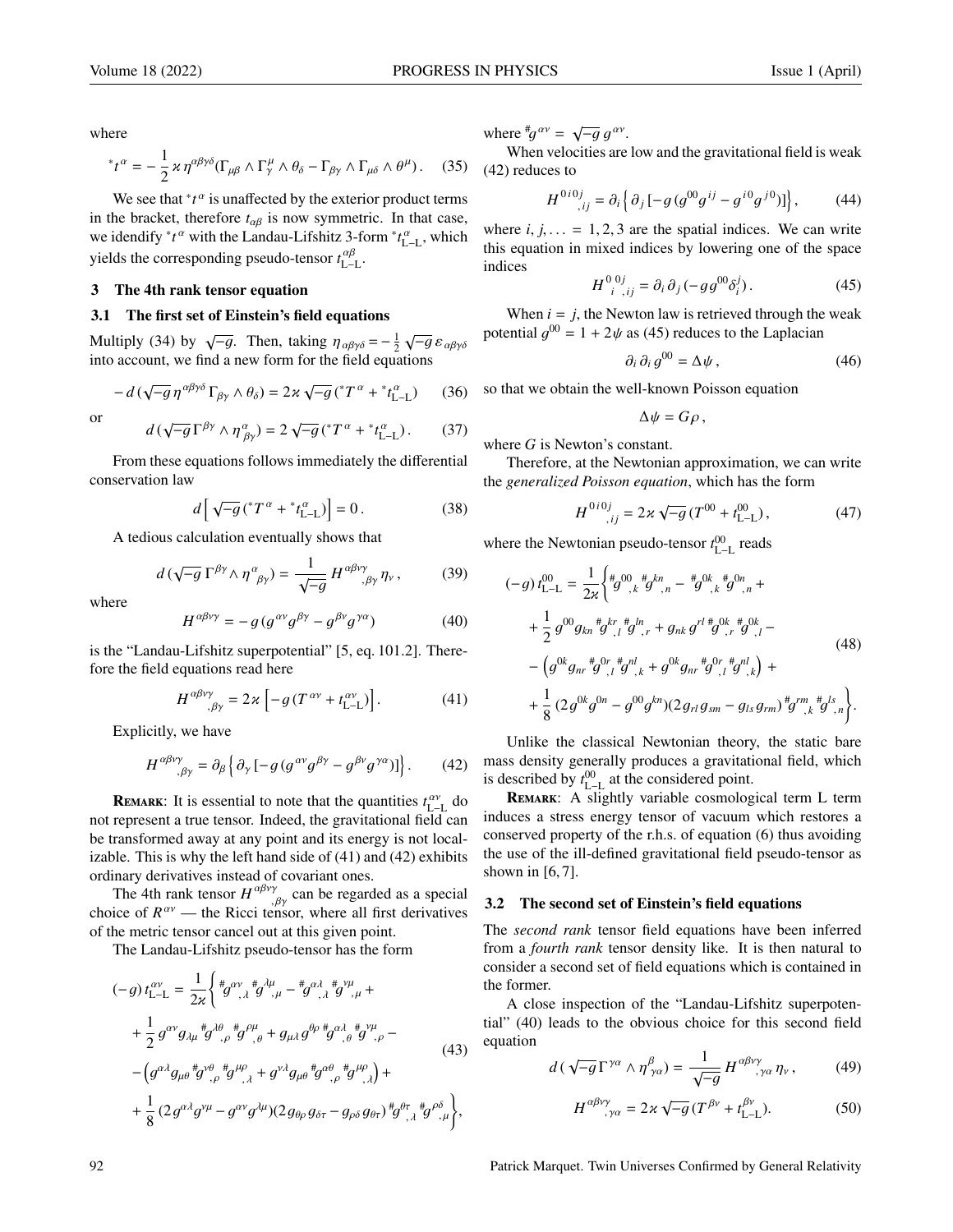Note that  $(41)$  and  $(50)$  are linked using a common index. Furthermore, each set of field equations differ from a sign.

PROOF: Let us label the "negative" equation as

$$
^{(-)}H^{\alpha\beta\nu\gamma}_{\quad;\gamma\alpha} = \partial_{\alpha}\left\{\partial_{\gamma}\left[-g\left(g^{\alpha\nu}g^{\beta\gamma} - g^{\beta\nu}g^{\gamma\alpha}\right)\right]\right\}.
$$
 (51)

Now in the same manner as for (44), equation (51) reduces to

$$
^{(-)}H^{i00}_{\quad ij} = \partial_i \left\{ \partial_j \left[ -g \left( g^{i0} g^{0j} - g^{00} g^{ij} \right) \right] \right\}.
$$
 (52)

Lowering one of the space indices we obtain

$$
^{(-)}H^{i00}_{j\; ,\; ij} = \partial_i (\partial_j g g^{00} \delta_i^j), \qquad (53)
$$

which is just the opposite to  $H^{0\,0j}_{i,j,j} = \partial_i \partial_j (-gg^{00}\delta_i^j)$ <br>
Had we set  $i = i$  we would have found  $\binom{j}{i}$  (45). Had we set  $i = j$ , we would have found

$$
^{(-)}\Delta\psi = -\Delta\psi\,. \tag{54}
$$

As a consequence, the right member of the Poisson equation (in our orthonormal frame) should also reverse sign

$$
^{(-)}(G\rho) = -G\rho \,. \tag{55}
$$

Since the Einstein constant is here a common factor, we infer that mass densities of each field equations differ from a sign as well as the gravitation potential  $\psi$ .

Therefore, in the framework of the Newtonian approximation we find two opposite field tensors which induce two opposite energy density tensors which we label as

$$
(+)
$$
 $(T^{00} + t_{L-L}^{00})$  and  $(-)$  $(T^{00} + t_{L-L}^{00})$ . (56)

## 3.3 Two antagonist manifolds

Conservation properties lead to the following evident corresponding equivalences

$$
H^{\alpha\beta\nu\gamma}_{\ \ \, ,\beta\gamma} \to {}^{(+)}G^{\alpha\nu} = \varkappa \left[ {}^{(+)}(T^{\alpha\nu} + t_{\text{L-L}}^{\alpha\nu}) \right]. \tag{57}
$$

$$
H^{\alpha\beta\nu\gamma}_{\quad;\gamma\alpha} \to {}^{(-)}G^{\beta\nu} = \varkappa \left[ {}^{(-)}(T^{\beta\nu} + t_{\text{L-L}}^{\beta\nu}) \right]. \tag{58}
$$

Hence, the field equation (57) can be regarded as being defined on a "positive" manifold with respect to the "negative" manifold on which is defined the field equation (58).

REMARK: One should always bear in mind that both <sup>(+)</sup>*G<sup>aν</sup>* and  $\left(\frac{-1}{G} \beta^y\right)$  are coupled through the 4th rank tensor  $H_{\beta\alpha\gamma\mu}$ , which necessarily imposes that indices must keep their respective label. The "intertwined" metrics are then

$$
^{(+)}ds^2 = {^{(+)}}g_{\alpha\nu}dx^{\alpha}dx^{\nu}, \qquad {^{(-)}}ds^2 = {^{(-)}}g_{\beta\nu}dx^{\beta}dx^{\nu}, \quad (59)
$$

and, in the "vierbein" (tetrad) formalism, we have

$$
^{(+)}g_{\alpha\nu} = e^a_\alpha \, e^b_\nu \, \eta_{ab} \,, \qquad ^{(-)}g_{\beta\nu} = e^a_\beta \, e^b_\nu \, \eta_{ab} \,, \tag{60}
$$

where  $\eta_{ab}$  is the Minkowski tensor.

Patrick Marquet. Twin Universes Confirmed by General Relativity 93

One thus writes the *Pfa*ffi*an metrics* as

$$
^{(+)}ds^2 = \eta_{ab}^{(+)}\eta^a\eta^b, \qquad ^{(-)}ds^2 = \eta_{ab}^{(-)}\theta^a\theta^b, \qquad (61)
$$

$$
^{(+)}\theta^{\alpha} = e^a_{\alpha} dx^{\alpha}, \qquad ^{(-)}\theta^a = e^a_{\beta} dx^{\beta}, \qquad (62)
$$

The common basis 1-form  $\theta^b = e^b_y dx^v$  outlines the cou-<br>*a* between the metrics pling between the metrics.

Obviously, in a flat space-time,  $^{(+)}g_{\alpha\nu}$  and  $^{(-)}g_{\beta\nu}$  coincide with  $\eta_{ab}$  meaning that the twin universes emerge from curvature.

#### Conclusions and outlook

The twin universe hypothesis recently saw a revived interest.

Several astrophysicists conjectured that it could provide an appropriate explanation to the puzzle of the dark energy and dark matter issues and other unsolved observational data questions [8–15]. However, all these theories do not justify the origin of the double universe which remains a pure arbitrary statement, not relying on any sound physical grounds. In here we showed that General Relativity formally confirms the existence of two coupled Einstein's field equations characterizing two co-existing antagonist manifolds.

General Relativity further shows that there exists at most two such field equations [16].

We hope that this formal demonstration will help to substantiate the current research in astrophysics.

# Appendix. Classical Einstein tensor retrieved from the differential equations

Using (12), the field equations

$$
-\frac{1}{2}\,\eta_{\beta\gamma\delta}\wedge\Omega^{\gamma\delta}=\varkappa^*T_\beta\tag{A1}
$$

can be written in the form

$$
-\frac{1}{4}\,\eta_{\alpha\;\nu}^{\;\mu}\,\theta^{\,\sigma}\wedge\theta^{\,\delta}R^{\nu}_{\;\mu\sigma\delta} = \varkappa\,T_{\alpha\beta}\,\eta^{\beta}.\tag{A2}
$$

We first use the following relations

$$
\eta^{\alpha} \wedge {}^{*}\theta^{\alpha}, \qquad (A3)
$$

$$
\eta_{\alpha} = \frac{1}{3!} \left( \eta_{\alpha\beta\gamma\delta} \theta^{\beta} \wedge \theta^{\gamma} \wedge \theta^{\delta} \right) = \frac{1}{3!} \theta^{\beta} \wedge \eta_{\alpha\beta} . \tag{A4}
$$

Then, applying the following Riemannian identities

$$
\theta^{\beta} \wedge \eta_{\alpha} = \delta_{\alpha}^{\beta} \eta ,
$$
  
\n
$$
\theta^{\gamma} \wedge \eta_{\alpha\beta} = \delta_{\beta}^{\gamma} \eta_{\alpha} - \delta_{\alpha}^{\gamma} \eta_{\beta} ,
$$
  
\n
$$
\theta^{\delta} \wedge \eta_{\alpha\beta\gamma} = \delta_{\gamma}^{\delta} \eta_{\alpha\beta} + \delta_{\beta}^{\delta} \eta_{\gamma\alpha} + \delta_{\alpha}^{\delta} \eta_{\beta\gamma} ,
$$
  
\n
$$
\theta^{\varepsilon} \wedge \eta_{\alpha\beta\gamma\delta} = \delta_{\delta}^{\varepsilon} \eta_{\alpha\beta\gamma} - \delta_{\gamma}^{\varepsilon} \eta_{\delta\alpha\beta} + \delta_{\beta}^{\varepsilon} \eta_{\gamma\delta\alpha} - \delta_{\alpha}^{\varepsilon} \eta_{\beta\gamma\delta} ,
$$